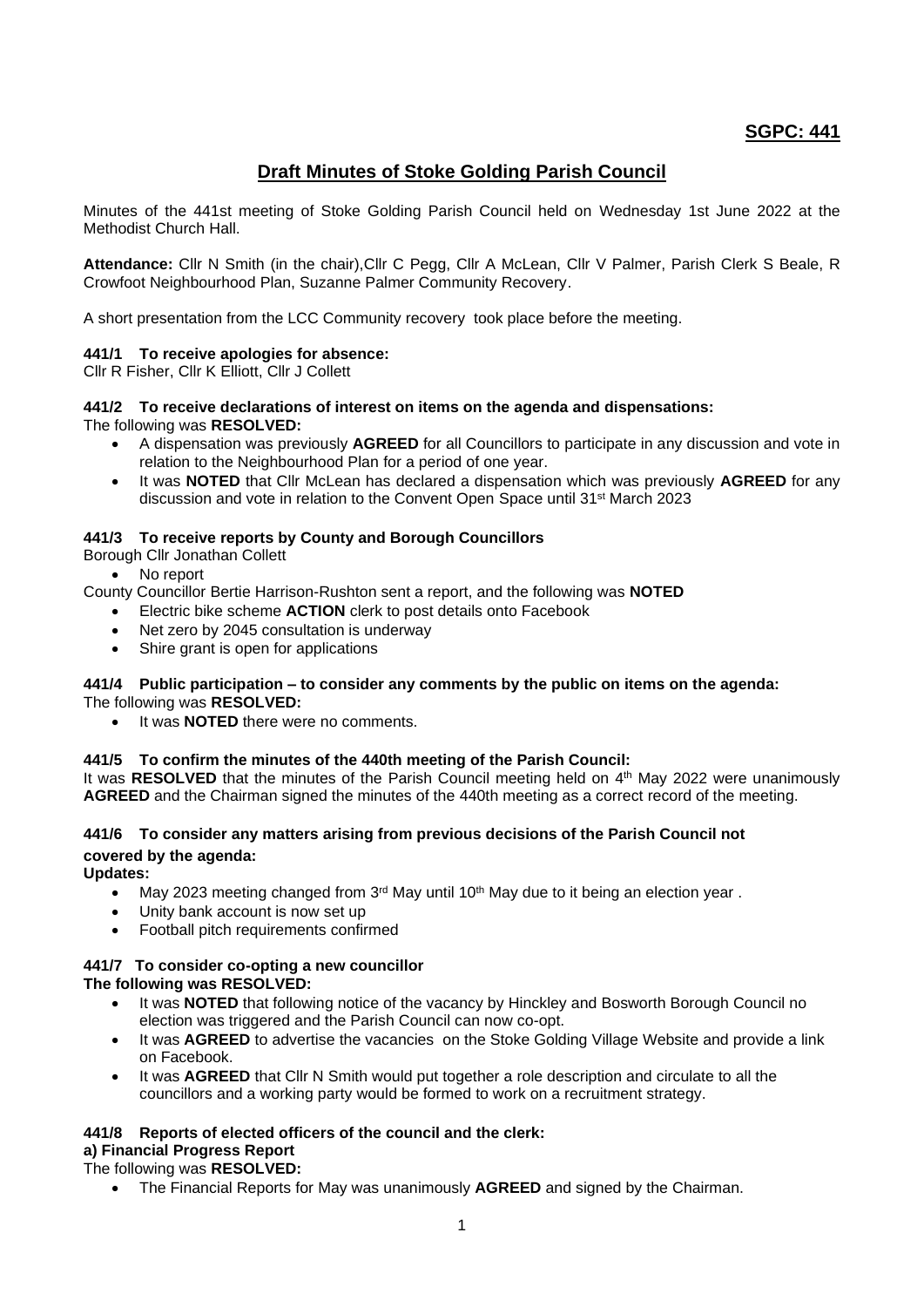- Income for the month of May 2022 was **NOTED** at £1085.35 which includes S106 contribution of £613.35 from the Ivy Close development
- Expenditure for the month of May 2022 was **VERIFIED** at £8851.55 with £28.66 VAT to be reclaimed.
- The bank reconciliation for the month of May was **NOTED**.
- It was **NOTED** that the actual bank statements were verified by Cllr N Smith

## **b) Playground inspection:**

## Monthly report:

The following was **RESOLVED:**

- A full safety inspection report was **NOTED.**
- It was **AGREED** to **ACTION** the clerk to arrange for the tightening of the twin seat spring ground anchor bolts

## **c) Ground Maintenance Report:**

The following was **RESOLVED:**

- It was **NOTED** that grass cuts were more frequent for now
- It was **AGREED** to proceed with work to remove and dispose of dead/dying Laurel at Hinckley Road cemetery at a cost of £35
- Flag for St George's day was put up and then taken down for an **AGREED** cost of £20

## **d) Crime Report:**

The following was **RESOLVED:**

- Crime figures for March 2022 the following figures were **NOTED** from the police.uk website:
- 1 anti-social behaviour 1 other theft 1 public order

## **e) Report by Clerk on other matters:**

- Attended LCC/LRALC meeting 20th Mav Staff issues still at recycling depots with unanticipated closures, net zero by 2045 is out for consultation if anyone wishes to comment, Members highway fund is now open, regional grass cutting programme is on schedule.
- New code of conduct still throwing up many questions including MUST leave the room if you have a disclosable pecuniary interest and must declare all memberships including AA or RAC and the National Trust.
- LCC grass cutting around Stoke Golding will take place between  $11^{th}$  July and  $17^{th}$  July
- LCC weed spraying around Stoke Golding will take place 23rd June 2022
- Work will be taking place on Wykin Lane 21st and 22nd June . Road closure information will be posted on Facebook two weeks before.

#### **f) Reports of Councillors on meetings they have attended relating to the work of the Parish Council** The following was **RESOLVED:**

• It was **NOTED** that Cllr K Elliott will report on S106 training at the next meeting.

## **441/9 Planning Application Matters:**

Planning applications were considered, and any comments resolved as follows:

- **a) New Applications:** 22/00406/FUL George and Dragon roof lights and solar panels RESOLVED COMMENT: None 22/00456/OUT Convent Lodge extra dwelling RESOLVED COMMENT: None 22/00373/HOU Willow Barn workshop and store ( resubmission of 21/00823/HOU) RESOLVED COMMENT: None 22/00361/HOU Greencrest , Higham Lane RESOLVED COMMENT: None 22/00391/REM Stoke Fields Farm reserved matters RESOLVED COMMENT**: ACTION** clerk to ask for extension to comments and the NP committee to put comments together for the clerk to send to HBBC
- **b) Amended**: -None
- **c) Permissions granted -**None
- **d) Refusals-** None
- **e) Appeals:-**None
- **f) Withdrawn: -**None
- g) **Meetings**
	- Richborough Normandy Way 27th May report by Cllr N Smith was NOTED and included request for bike track , wider footpath and roundabout concerns
	- Davidsons closed meeting 7<sup>th</sup> June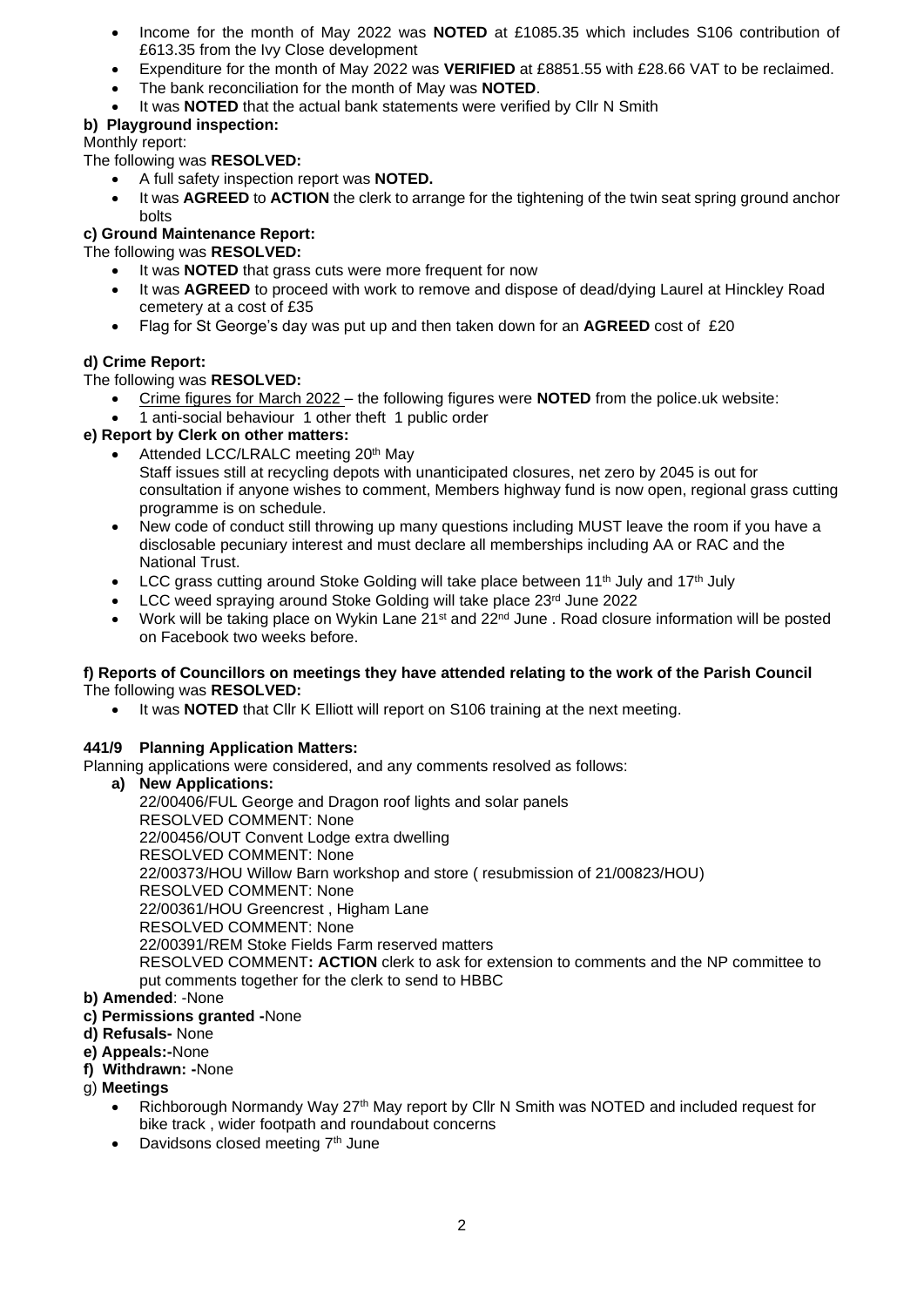## **441/10 To receive the minutes of Neighbourhood Plan Advisory Committee (NPAC) meetings and to consider any recommendations**

The following was **RESOLVED**:

- Minutes of the NPAC meeting held on the 9<sup>th</sup> May 2022 were **NOTED**
- It was unanimously **AGREED** to continue to use Planit-X as the consultant for the revision of the Neighbourhood Plan
- The quotes from Planit-X for phase 1 to update evidence base and prepare pre-submission draft of £3500 +£700 VAT and phase 2 to consider representation and prepare statement of consultation, prepare submission Neighbourhood plan, prepare basic conditions statement, and support the NP group during examination of £6000 + £1200 Vat were unanimously **AGREED** and to **ACTION** the clerk to apply for the grant from Locality

## **441/11 To receive an update on Convent Open Space**

The following was **RESOLVED**:

- Minutes of the COSC meeting held on the 18<sup>th</sup> May 2022 were NOTED
- A report on progress by Cllr Pegg was **NOTED**.
- It was **AGREED** to proceed with the field gate at an approximate cost of £260
- It was **AGREED** to proceed with hedge removal at an approximate cost of £150
- It was **AGREED** to proceed with removal of brambles at an approximate cost of £160
- It was **AGREED** to proceed with works to fence at an approximate cost of £1220
- It was **AGREED** to **ACTION** the clerk to contact the insurance company regarding volunteers.
- It was **NOTED** that the painting of the WC was finished at an **AGREED** cost of £470

## **441/12 To update on maintenance of the pavilion**

The following was **RESOLVED**:

• It was **AGREED** to **ACTION** the clerk to contact the FA for an update

## **441/13 To update on works to recreational field ditch area**

The following was **RESOLVED:**

• It was **NOTED** that quotes are still pending.

# **441/14 To update on drainage work at Wykin Lane Cemetery**

The following was **RESOLVED:**

• It was **NOTED** that quotes still pending.

#### **441/15 To consider Laburnum Gardens Open Space** The following was **RESOLVED:**

- - It was **NOTED** that Cllr C Pegg had contacted HBBC regarding the hedge issues and had received permission to remove and replant where necessary.

## **441/16 To consider Bosworth Manor Open Space**

The following was **RESOLVED:**

- It was **NOTED** that Cllr N Smith and Cllr A McLean have a meeting at the solicitors 10<sup>th</sup> June and to **ACTION** the clerk to ask for copies of all paperwork from the solicitors prior to the meeting.
- It was **AGREED** to **ACTION** the clerk to order public disorder sign at an estimated cost of £27 + Vat and playground ownership and restrictions sign at an estimated cost of £44 +Vat for the play area.

#### **441/17 To consider Hinckley Road and Wykin Lane cemetery matters** The following was **RESOLVED:**

- Cemetery report was **NOTED**
- It was **AGREED** to proceed with the cleaning of the block paving at a cost of £380
- Soil bunker at Hinckley Road has been installed at an **AGREED** cost of £650
- It was **AGREED** to contact owners of graves where ornaments have exceeded the cemetery byelaws.
- It was **AGREED** to stop allowing scattering of ashes

#### **441/18 To consider area of reflection in Hinckley Road cemetery** The following was **RESOLVED:**

It was **NOTED** that quotes were pending

#### **441/19 To consider cricket square maintenance and cricket youth team** The following was **RESOLVED:**

• It was **AGREED** to continue to maintain the cricket square and to discuss further at next month's meeting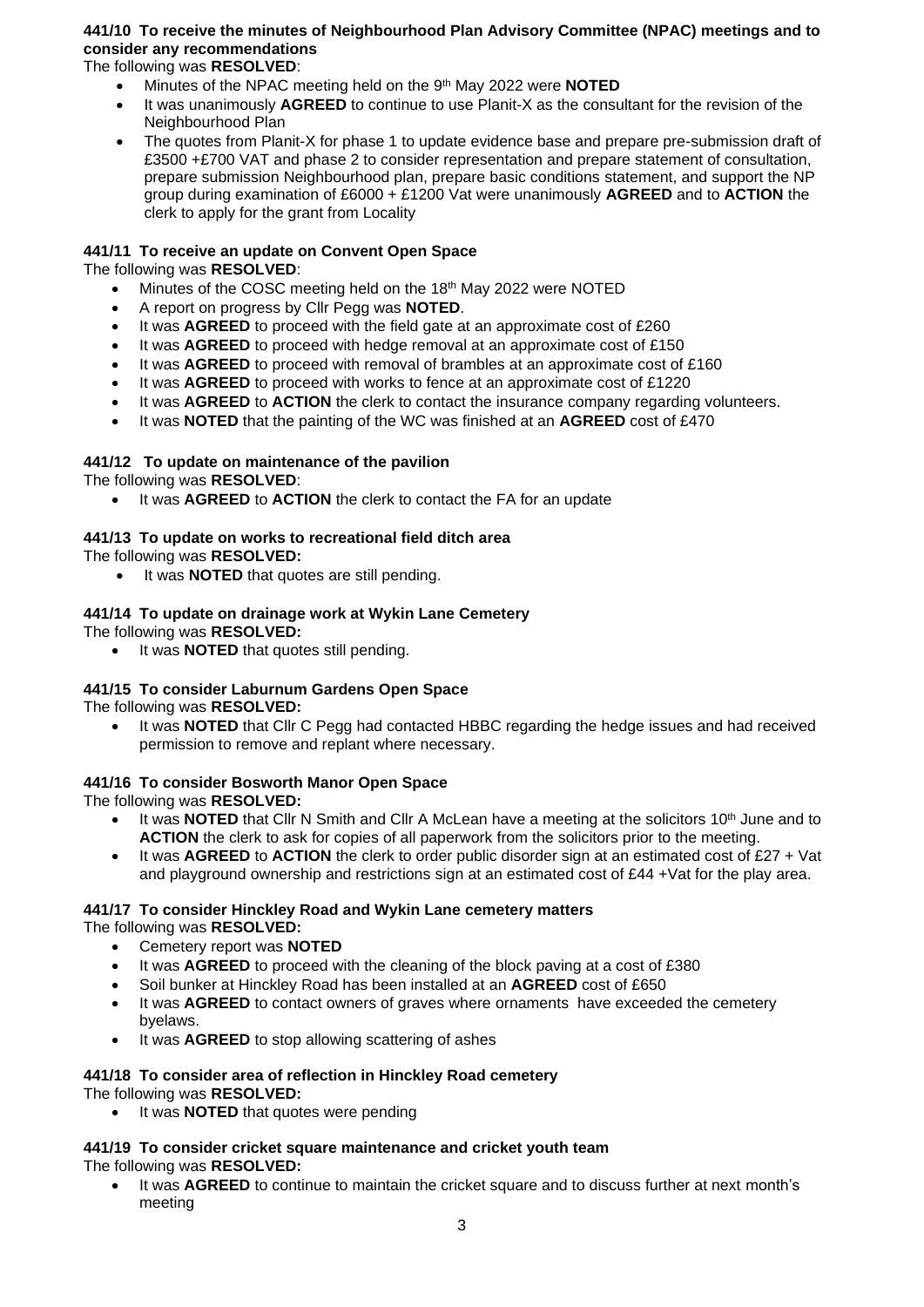• It was **AGREED** to **ACTION** the clerk to check requirements for storing fuel for the mower

#### **441/20 To consider annual tree inspection and works to trees** The following was **RESOLVED:**

• It was **AGREED** to proceed with arial inspection of trees needing work and obtain advice on tree of concern in the churchyard at an approximate cost of £276

#### **441/21 To consider purchase of wheelchair accessible table for recreational ground** The following was **RESOLVED:**

• It was **AGREED** to **ACTION** the clerk to proceed with purchasing the wheelchair accessible picnic table for the recreational ground using the S106 contribution of £613.35 from the Ivy Close development. The approximate cost is £698 + £139.70 VAT and £120 installation.

## **441/22 To consider tree planting strategy**

The following was **RESOLVED:**

It was **AGREED** to discuss at next month's meeting.

## **441/23 To consider village notice board**

The following was **RESOLVED:**

It was **AGREED** to discuss at next month's meeting.

## **441/24 To consider planters**

The following was **RESOLVED:**

- It was **AGREED** to discuss planters in the centre of the village at next month's meeting
- It was NOTED that the planters had been replanted and plants purchased at an **AGREED** cost of £343.75 + £55.16 VAT

# **441/25 To consider The Queen's Platinum Jubilee**

The following was **RESOLVED:**

- It was **AGREED** to cancel the wheelbarrow race due to being unable to insure the event
- It was **NOTED** that the clerk would complete risk assessments for the beacon lighting and the picnic in the park.

## **441/26 To consider painting the phone kiosk**

The following was **RESOLVED:**

It was **AGREED** to **ACTION** the clerk to look into the kiosk being painted.

## **441/27 To consider painting of the post box**

The following was **RESOLVED:**

It was **NOTED** this was not the responsibility of the Parish Council.

## **441/28 To consider cleaning the white lines**

The following was **RESOLVED:**

• It was **NOTED** this was not the responsibility of the Parish Council

#### **441/29 To consider the cleaning of the lamp posts** The following was **RESOLVED:**

• It was **NOTED** this was not the responsibility of the Parish Council

#### **441/30 To review privacy notice and staff and councillors' privacy notice** The following was **RESOLVED:**

• It was **NOTED** that no changes were required

## **441/31 To consider Members Highway Fund**

The following was **RESOLVED:**

• It was **NOTED** there was nothing to report

#### **441/32 To consider issues relating to lamp posts** The following was **RESOLVED:**

It was **NOTED** that LCC had advised that the lamp posts in the recreational field were not their responsibility but were able to offer maintenance contract . **ACTION** the clerk to look into it.

## **441/33 To consider Christmas tree arrangements**

The following was **RESOLVED:**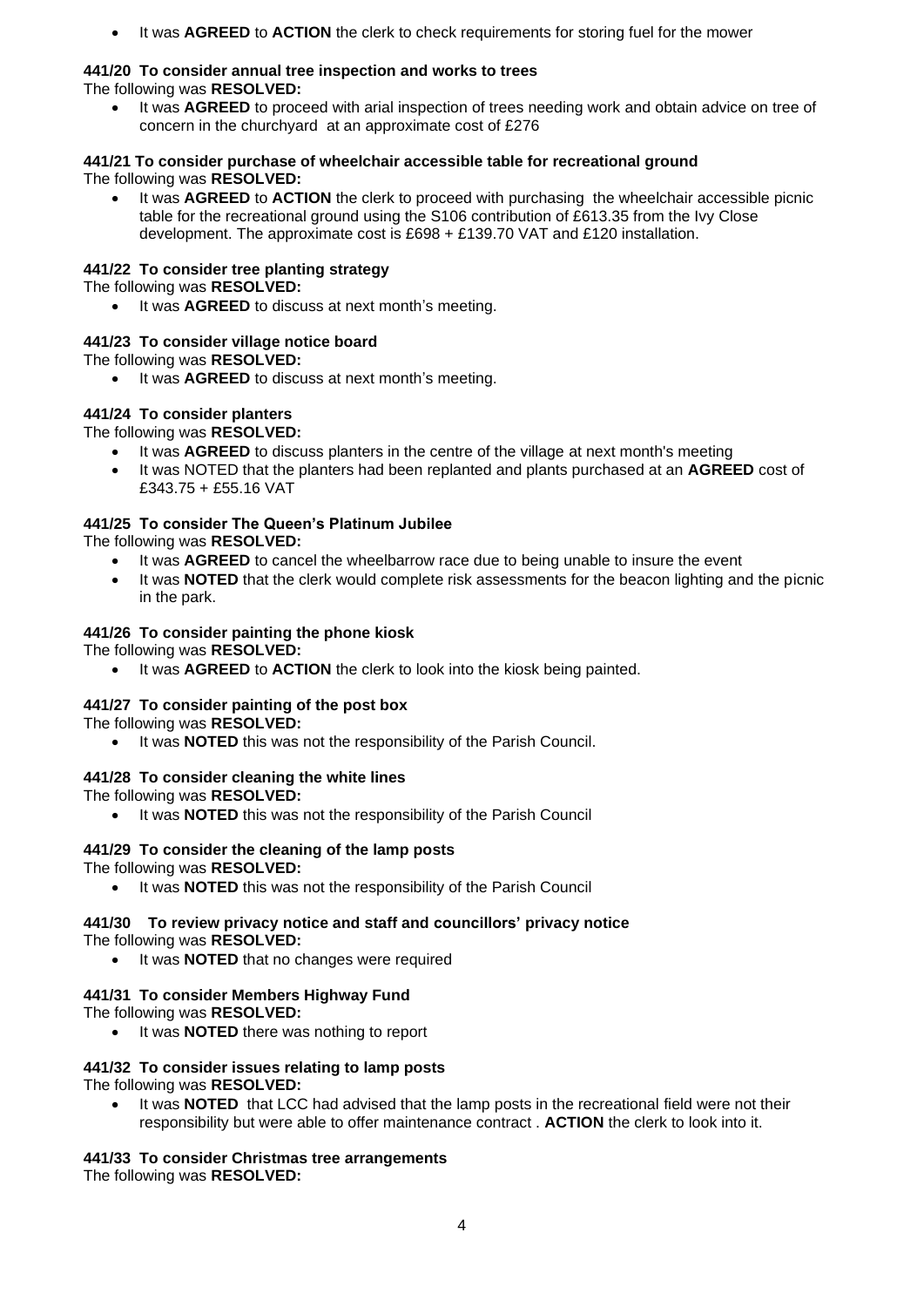- It was **NOTED** that confirmation had been received that HBBC are happy for work to be undertaken to sort out the electric supply to the tree for the Christmas lights.
- It was **NOTED** that the clerk has been to see the resident whose electricity is used and is happy for the work to be done.
- It was **NOTED** that the clerk was still obtaining quotes for the work to be completed.

#### **441/34 To consider works to jitty**

The following was **RESOLVED:**

• It was **NOTED** the jitty was the responsibility of LCC

#### **441/35 To consider safety in Church** Walks

The following was **RESOLVED:**

• It was **AGREED** to **ACTION** the clerk to contact LCC regarding safety in Church Walks

# **441/36 To consider pedestrian access from Hall Drive into the recreational field**

The following was **RESOLVED:**

It was **AGREED** to **ACTION** the clerk to obtain quotes

#### **441/37 To consider payroll accountants**

The following was **RESOLVED:**

• It was **AGREED** to continue with employing the accountants to do the payroll and pension requirements at a cost of £250 + £50 VAT

#### **441/38 To consider new signatory for the bank accounts**

The following was **RESOLVED:**

• It was unanimously **AGREED** to update the signatories on the bank accounts from R Terheege to Cllr Amanda McLean and for new mandates to be completed.

#### **441/39 To consider purchase of the latest Charles Arnold Baker 13th Edition**

The following was **RESOLVED:**

• It was **AGREED** to **ACTION** the clerk to purchase the Charles Arnold Baker 13th Edition at a cost of £137

## **441/40 To resolve upon the Monthly Schedule of Payments**

It was **RESOLVED** that payments have been checked against the invoices and the schedule of payments was unanimously **AGREED** and the Chairman signed the schedule. The Parish Council to proceed with payments as follows: June 2022 :clerks salary and office expenditure £1081.52 and pavilion electricity £30.48 + £1.52 VAT, ground maintenance – contract £1932.73 ,additional work £1305, playground inspection x2 £60.LRPFA membership £30 training £40.00,planting £343.75 +£55.16,gravedigger £900,painting £470,accountants £250 +£50 VAT, phone £10.93 + £2.19.

#### **441/41 To receive and consider such communications as received by the Clerk** The following was **RESOLVED**:

**Written**

- TENS licences **NOTED**
- Reply from LCC Highways regarding overgrown hedges on Hinckley Road **NOTED**
- St Martins car park update **NOTED**
- Churchyard tree issues **NOTED** and **ACTION** clerk to contact tree surgeon as agenda item 441/20
- A donation of £60 was **AGREED** for the garden show from the S137 expenditure
- St Margaret's School parade **NOTED**
- East Midlands Airport consultation was **NOTED**

#### **Verbal**

- Road/Street on a new development to be named after Thomas Barton was **NOTED**
- Maintenance of wildflower areas was **NOTED**

#### **441/42 To consider items needed to be brought to public's attention** None.

## **441/43 To consider future agenda items**

- Wildflower areas
- Land on Thornfield Avenue